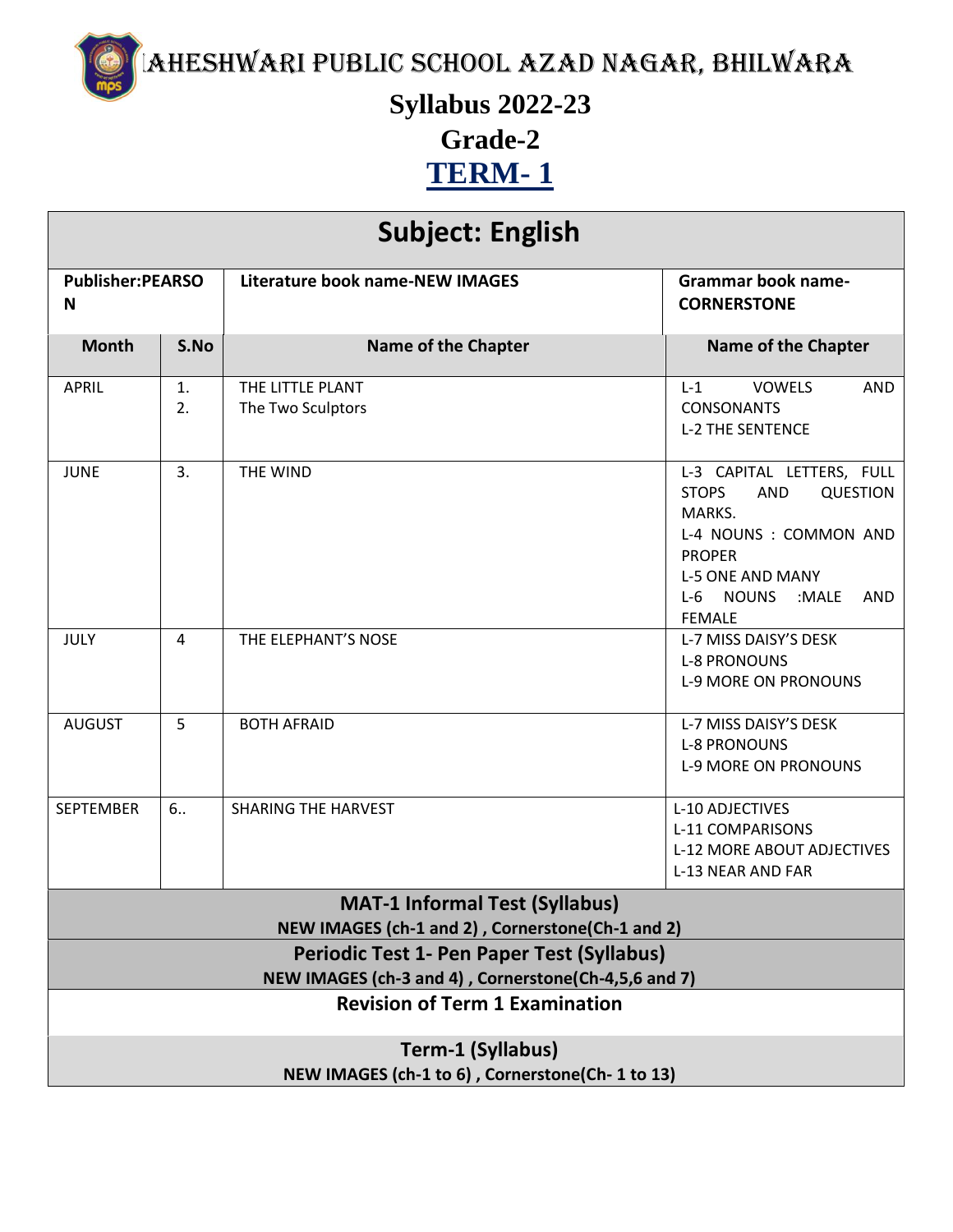| <b>Subject: Hindi</b>                                                           |                |                                                |                                                             |  |  |
|---------------------------------------------------------------------------------|----------------|------------------------------------------------|-------------------------------------------------------------|--|--|
| <b>Publisher:Aman</b><br>da                                                     |                | Literature book name दर्शनी                    | Grammar book name सहज                                       |  |  |
| <b>Month</b>                                                                    | Sec.           | <b>Name of the Chapter</b>                     | <b>Name of the Chapter</b>                                  |  |  |
| March                                                                           | 1.             | पाठ-1 जोकर                                     |                                                             |  |  |
| April                                                                           | 2.             | पाठ- 2 वफादार नेवला<br>पाठ -3 सीता             | पाठ - 1 भाषा<br>पाठ −2 वर्ण,वर्णमाला                        |  |  |
| June<br>and July                                                                | 3              | पाठ – 5 हिना का सपना<br>पाठ -6 आलू जी का ब्याह | पाठ - 3 मात्राए<br>पाठ - 4 शब्द और वाक्य<br>पाठ $-5$ संज्ञा |  |  |
| August                                                                          | 4              | पाठ - 7 हरा घोडा                               | पाठ - 6 लिंग<br>पाठ $-7$ वचन                                |  |  |
| Septemb<br>er                                                                   | $5\phantom{.}$ | पाठ - 8 मसूरी की यात्रा                        | पाठ - 8 सर्वनाम<br>पाठ - 9 विशेषण<br>पाठ - 17 वाक्य लेखन    |  |  |
| MAT-1 Informal Test (Syllabus- दर्शनी (पाठ – 1 और 2), सहज(पाठ – 1 और 2)         |                |                                                |                                                             |  |  |
| Periodic Test 1- Pen Paper Test (Syllabus- दर्शनी (पाठ-3 to 5), सहज(पाठ-3 to 5) |                |                                                |                                                             |  |  |
| <b>Revision of Term 1 Examination</b>                                           |                |                                                |                                                             |  |  |
| Term-1 Syllabus- दर्शनी (पाठ-1 to 8), सहज(पाठ- 3 to 10)                         |                |                                                |                                                             |  |  |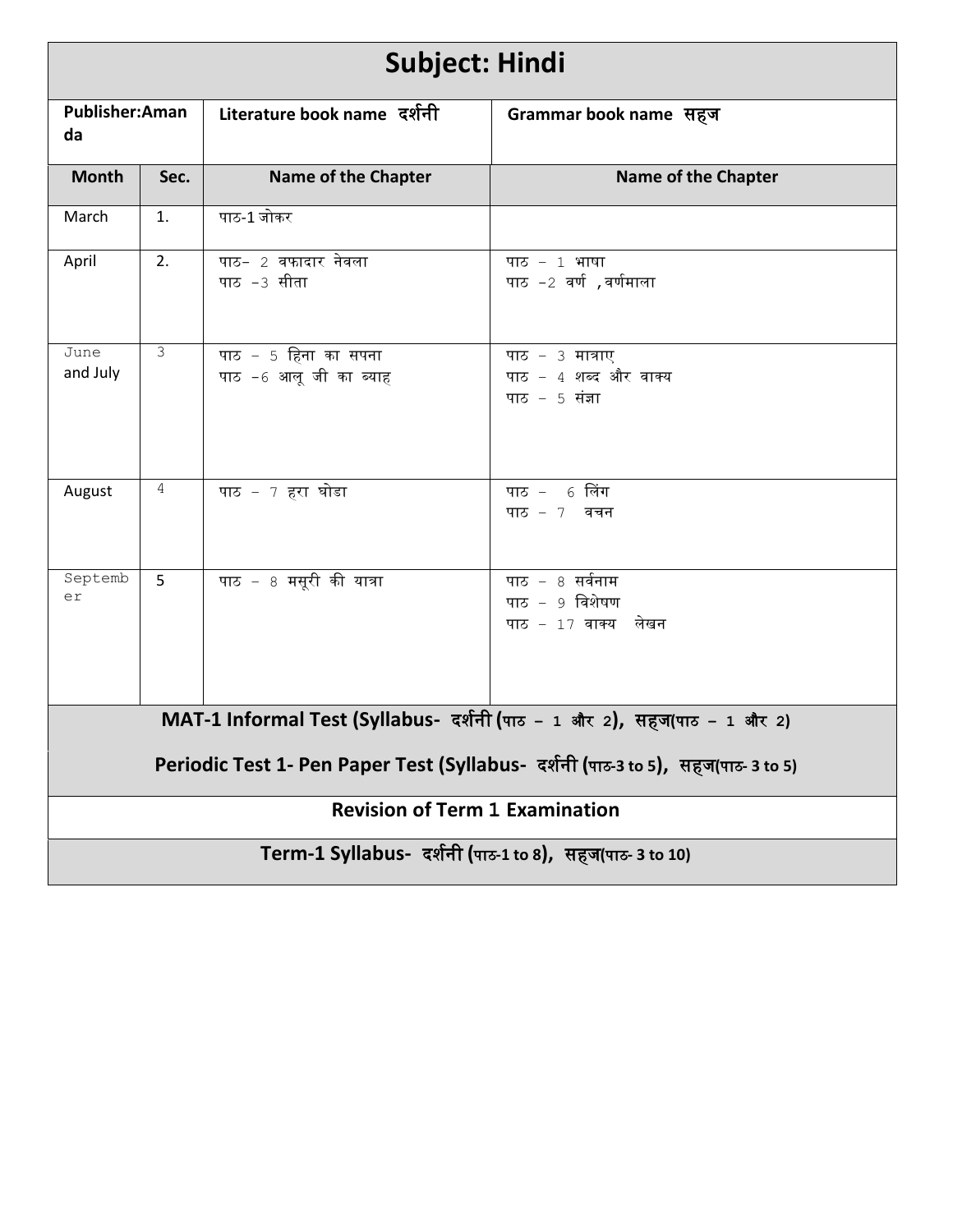| <b>Subject:Maths</b>                                  |                                              |                                                  |  |
|-------------------------------------------------------|----------------------------------------------|--------------------------------------------------|--|
| Publisher: Rachna Sagar<br>publishers                 | Name of the book- Mathematics<br><b>Buzz</b> |                                                  |  |
| <b>Month</b>                                          | <b>Chapter No.</b>                           | <b>Chapter to be covered</b>                     |  |
| <b>March</b>                                          | <b>Breeze course</b>                         |                                                  |  |
| <b>April</b>                                          | $Ch-1$<br>$Ch-2$                             | <b>Numbers and numeration</b><br><b>Addition</b> |  |
| June                                                  | Quick revision of ch 1 and ch2<br>$Ch-3$     | <b>Subtractions</b>                              |  |
| July                                                  | $Ch-4$                                       | <b>Multiplication</b>                            |  |
| <b>August</b>                                         | $Ch-5$<br>$Ch-6$                             | <b>Division</b><br><b>Fractions</b>              |  |
| September                                             | $Ch-7$                                       | <b>Money</b>                                     |  |
| MAT-1 Informal Test (Syllabus- ch-1 and 2)            |                                              |                                                  |  |
| Periodic Test 1- Pen Paper Test (Syllabus-ch-1 to 4)  |                                              |                                                  |  |
| Revision of Term-1 Examination(Syllabus-Ch-1 to ch-6) |                                              |                                                  |  |

| <b>Subject: EVS</b>         |                 |                                       |                                       |
|-----------------------------|-----------------|---------------------------------------|---------------------------------------|
| <b>Publisher:Millennium</b> |                 | <b>Name of the Book: Learning EVS</b> |                                       |
| <b>Month</b>                | <b>Chapters</b> | <b>Chapters to be covered</b>         | <b>Diagrams</b>                       |
| <b>April</b>                | $Ch-1$          | <b>Body and Health</b>                |                                       |
| <b>April</b>                | $Ch-2$          | <b>Inside My Body</b>                 | <b>Sense Organs</b>                   |
| <b>April</b>                | $Ch-3$          | <b>Family and Friend</b>              | <b>Family Tree</b>                    |
| May                         | $Ch-4$          | <b>Houses We Live In</b>              | <b>Tent House</b>                     |
| June                        | $Ch-5$          | <b>Food We Eat</b>                    | <b>Energy- Giving Food</b>            |
| July                        | $Ch-6$          | <b>Clothes We Wear</b>                |                                       |
| July                        | $Ch-7$          | <b>Places of Worship</b>              | Hindu<br>One<br><b>Draw</b><br>Symbol |